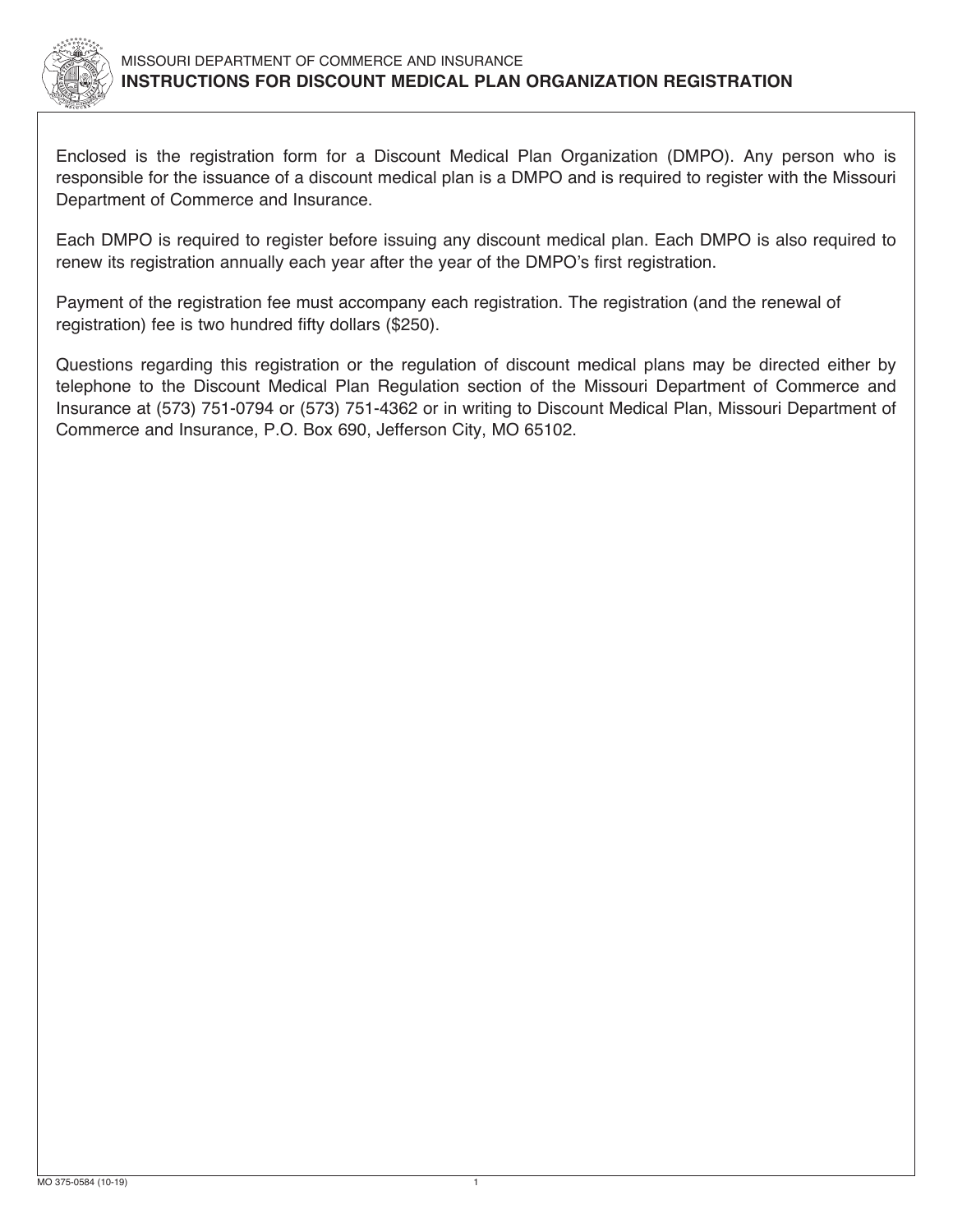

## **INSTRUCTIONS**

This registration must be accompanied by registration fee equal to \$250. Each discount medical plan organization (DMPO) must register before issuing any discount medical plan. Each DMPO must renew registration annually between thirty (30) days before and the date of the anniversary of the initial registration. PERSONAL CHECKS NOT ACCEPTED.

| <b>SECTION 1. DMPO INFORMATION (TYPE OR PRINT)</b>                                                                                         |  |  |  |  |  |
|--------------------------------------------------------------------------------------------------------------------------------------------|--|--|--|--|--|
| PROVIDER NAME                                                                                                                              |  |  |  |  |  |
|                                                                                                                                            |  |  |  |  |  |
|                                                                                                                                            |  |  |  |  |  |
| BUSINESS ADDRESS (STREET NUMBER AND NAME, CITY, STATE, ZIP CODE)                                                                           |  |  |  |  |  |
|                                                                                                                                            |  |  |  |  |  |
|                                                                                                                                            |  |  |  |  |  |
| MAILING ADDRESS (STREET NUMBER AND NAME, CITY, STATE, ZIP CODE)                                                                            |  |  |  |  |  |
|                                                                                                                                            |  |  |  |  |  |
|                                                                                                                                            |  |  |  |  |  |
| REGISTERED AGENT NAME AND ADDRESS, IF APPLICABLE (STREET NUMBER AND NAME, CITY, STATE, ZIP CODE)                                           |  |  |  |  |  |
|                                                                                                                                            |  |  |  |  |  |
|                                                                                                                                            |  |  |  |  |  |
| <b>SECTION 2. ADMINISTRATOR INFORMATION</b>                                                                                                |  |  |  |  |  |
| DOES THIS DMPO USE THE SERVICES OF ONE OR MORE ADMINISTRATORS?                                                                             |  |  |  |  |  |
|                                                                                                                                            |  |  |  |  |  |
| $\Box$ Yes<br>If yes, state the name and address of each administrator below (attach additional pages, if necessary)<br>No                 |  |  |  |  |  |
| ADMINISTRATOR NAME                                                                                                                         |  |  |  |  |  |
|                                                                                                                                            |  |  |  |  |  |
|                                                                                                                                            |  |  |  |  |  |
| BUSINESS ADDRESS (STREET NUMBER AND NAME, CITY, STATE, ZIP CODE)                                                                           |  |  |  |  |  |
|                                                                                                                                            |  |  |  |  |  |
| MAILING ADDRESS (STREET NUMBER AND NAME, CITY, STATE, ZIP CODE)                                                                            |  |  |  |  |  |
|                                                                                                                                            |  |  |  |  |  |
|                                                                                                                                            |  |  |  |  |  |
| <b>ADMINISTRATOR NAME</b>                                                                                                                  |  |  |  |  |  |
|                                                                                                                                            |  |  |  |  |  |
|                                                                                                                                            |  |  |  |  |  |
| BUSINESS ADDRESS (STREET NUMBER AND NAME, CITY, STATE, ZIP CODE)                                                                           |  |  |  |  |  |
|                                                                                                                                            |  |  |  |  |  |
|                                                                                                                                            |  |  |  |  |  |
| MAILING ADDRESS (STREET NUMBER AND NAME, CITY, STATE, ZIP CODE)                                                                            |  |  |  |  |  |
|                                                                                                                                            |  |  |  |  |  |
|                                                                                                                                            |  |  |  |  |  |
| <b>SECTION 3. NET WORTH</b>                                                                                                                |  |  |  |  |  |
| <b>A. Initial Registration</b>                                                                                                             |  |  |  |  |  |
| How will this DMPO show that it has net worth of at least \$150,000? Check which one of the following methods this DMPO will use to assure |  |  |  |  |  |
| such performance:                                                                                                                          |  |  |  |  |  |
|                                                                                                                                            |  |  |  |  |  |
| By the report of an audit by an independent certified public account (if checked, a copy of the audit report must be attached).            |  |  |  |  |  |
|                                                                                                                                            |  |  |  |  |  |
| By the report of an examination by the Department of Commerce and Insurance (if checked, please provide the name and telephone             |  |  |  |  |  |
|                                                                                                                                            |  |  |  |  |  |
| number of the person employed by the DMPO who is responsible for arranging and paying for the examination:                                 |  |  |  |  |  |
|                                                                                                                                            |  |  |  |  |  |

\_\_\_\_\_\_\_\_\_\_\_\_\_\_\_\_\_\_\_\_\_\_\_\_\_\_\_\_\_\_\_\_\_\_\_\_\_\_\_\_\_\_\_\_\_\_\_\_\_\_\_\_\_\_\_\_\_\_\_\_\_\_\_\_\_\_\_\_\_\_\_\_\_\_\_\_\_\_\_\_\_\_\_\_\_\_ ).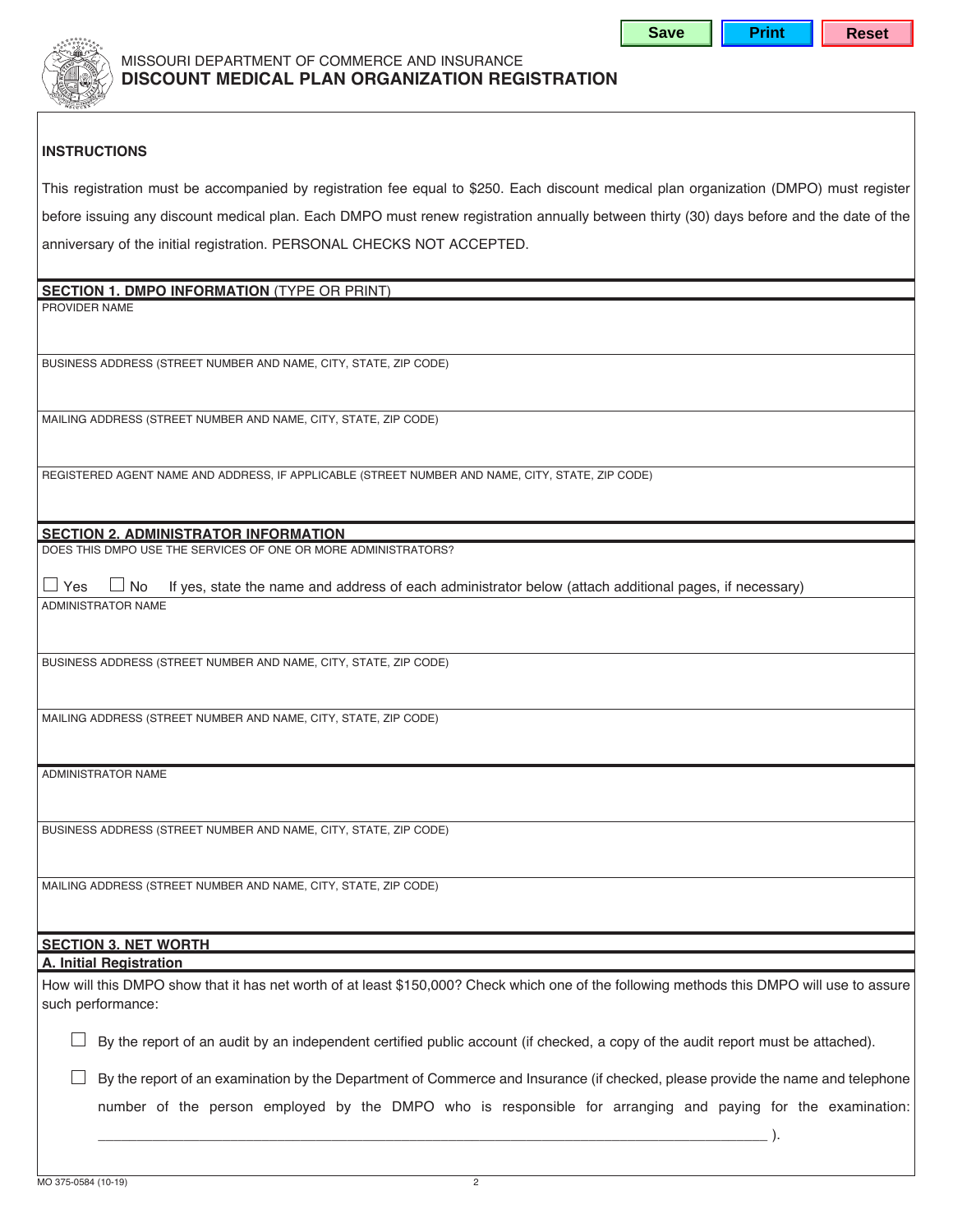| <b>B. Renewal of Registration</b>                                                                                                                                                                                                                                                                                     |                                                                                                                                        |                                                    |                              |                                       |  |
|-----------------------------------------------------------------------------------------------------------------------------------------------------------------------------------------------------------------------------------------------------------------------------------------------------------------------|----------------------------------------------------------------------------------------------------------------------------------------|----------------------------------------------------|------------------------------|---------------------------------------|--|
| How will this DMPO continue to show that it has net worth of at least \$150,000? Check which one of the following methods this DMPO will<br>use to assure such performance (please note: an audit or an examination must be conducted at lease once every five (5) years):                                            |                                                                                                                                        |                                                    |                              |                                       |  |
|                                                                                                                                                                                                                                                                                                                       | A statement sworn to or affirmed by two or more officers of such organization, consisting of a statement of profit and loss, a balance |                                                    |                              |                                       |  |
|                                                                                                                                                                                                                                                                                                                       | sheet and a statement of cash flow (if checked, attach such statement)                                                                 |                                                    |                              |                                       |  |
|                                                                                                                                                                                                                                                                                                                       | By the report of an audit by an independent certified public account (if checked, a copy of the audit report must be attached).        |                                                    |                              |                                       |  |
|                                                                                                                                                                                                                                                                                                                       | By the report of an examination by the Department of Commerce and Insurance (if checked, please provide the name and telephone         |                                                    |                              |                                       |  |
|                                                                                                                                                                                                                                                                                                                       | number of the person employed by the DMPO who is responsible for arranging and paying for the examination:                             |                                                    |                              |                                       |  |
| <b>SECTION 4. ATTACHMENTS</b>                                                                                                                                                                                                                                                                                         |                                                                                                                                        |                                                    |                              |                                       |  |
| Attach:                                                                                                                                                                                                                                                                                                               |                                                                                                                                        |                                                    |                              |                                       |  |
| A. A certified copy of the provider's certificate of good standing, fictitious name registration, or similar certification, from the Missouri                                                                                                                                                                         |                                                                                                                                        |                                                    |                              |                                       |  |
| Secretary of State, if the DMPO is not an individual.                                                                                                                                                                                                                                                                 |                                                                                                                                        |                                                    |                              |                                       |  |
|                                                                                                                                                                                                                                                                                                                       |                                                                                                                                        |                                                    |                              |                                       |  |
|                                                                                                                                                                                                                                                                                                                       |                                                                                                                                        | B. Any attachments required by Sections 1, 2 or 3. |                              |                                       |  |
| The undersigned affirms or swears that (1) the information stated in this registration and any attachments thereto is true and correct to the<br>best of his or her belief, information and knowledge, and (2) the undersigned has read and understood the legal requirements printed with<br>this form.<br>SIGNATURE |                                                                                                                                        |                                                    |                              |                                       |  |
|                                                                                                                                                                                                                                                                                                                       |                                                                                                                                        |                                                    |                              |                                       |  |
| PRINT NAME                                                                                                                                                                                                                                                                                                            |                                                                                                                                        |                                                    |                              |                                       |  |
| TELEPHONE NUMBER<br><b>EMAIL</b>                                                                                                                                                                                                                                                                                      |                                                                                                                                        |                                                    |                              |                                       |  |
|                                                                                                                                                                                                                                                                                                                       |                                                                                                                                        |                                                    |                              |                                       |  |
|                                                                                                                                                                                                                                                                                                                       | NOTARY PUBLIC EMBOSSER OR<br>BLACK INK RUBBER STAMP SEAL                                                                               | <b>STATE</b>                                       |                              | COUNTY (OR CITY OF ST. LOUIS)         |  |
|                                                                                                                                                                                                                                                                                                                       |                                                                                                                                        | SUBSCRIBED AND SWORN BEFORE ME, THIS               |                              |                                       |  |
|                                                                                                                                                                                                                                                                                                                       |                                                                                                                                        | DAY OF<br>NOTARY PUBLIC SIGNATURE                  | <b>YEAR</b><br>MY COMMISSION | USE RUBBER STAMP IN CLEAR AREA BELOW. |  |
|                                                                                                                                                                                                                                                                                                                       |                                                                                                                                        |                                                    | <b>EXPIRES</b>               |                                       |  |
|                                                                                                                                                                                                                                                                                                                       |                                                                                                                                        | NOTARY PUBLIC NAME (TYPED OR PRINTED)              |                              |                                       |  |
|                                                                                                                                                                                                                                                                                                                       |                                                                                                                                        |                                                    |                              |                                       |  |
|                                                                                                                                                                                                                                                                                                                       |                                                                                                                                        |                                                    |                              |                                       |  |
|                                                                                                                                                                                                                                                                                                                       |                                                                                                                                        |                                                    |                              |                                       |  |
|                                                                                                                                                                                                                                                                                                                       |                                                                                                                                        |                                                    |                              |                                       |  |
|                                                                                                                                                                                                                                                                                                                       |                                                                                                                                        |                                                    |                              |                                       |  |
|                                                                                                                                                                                                                                                                                                                       |                                                                                                                                        |                                                    |                              |                                       |  |
|                                                                                                                                                                                                                                                                                                                       |                                                                                                                                        |                                                    |                              |                                       |  |
|                                                                                                                                                                                                                                                                                                                       |                                                                                                                                        |                                                    |                              |                                       |  |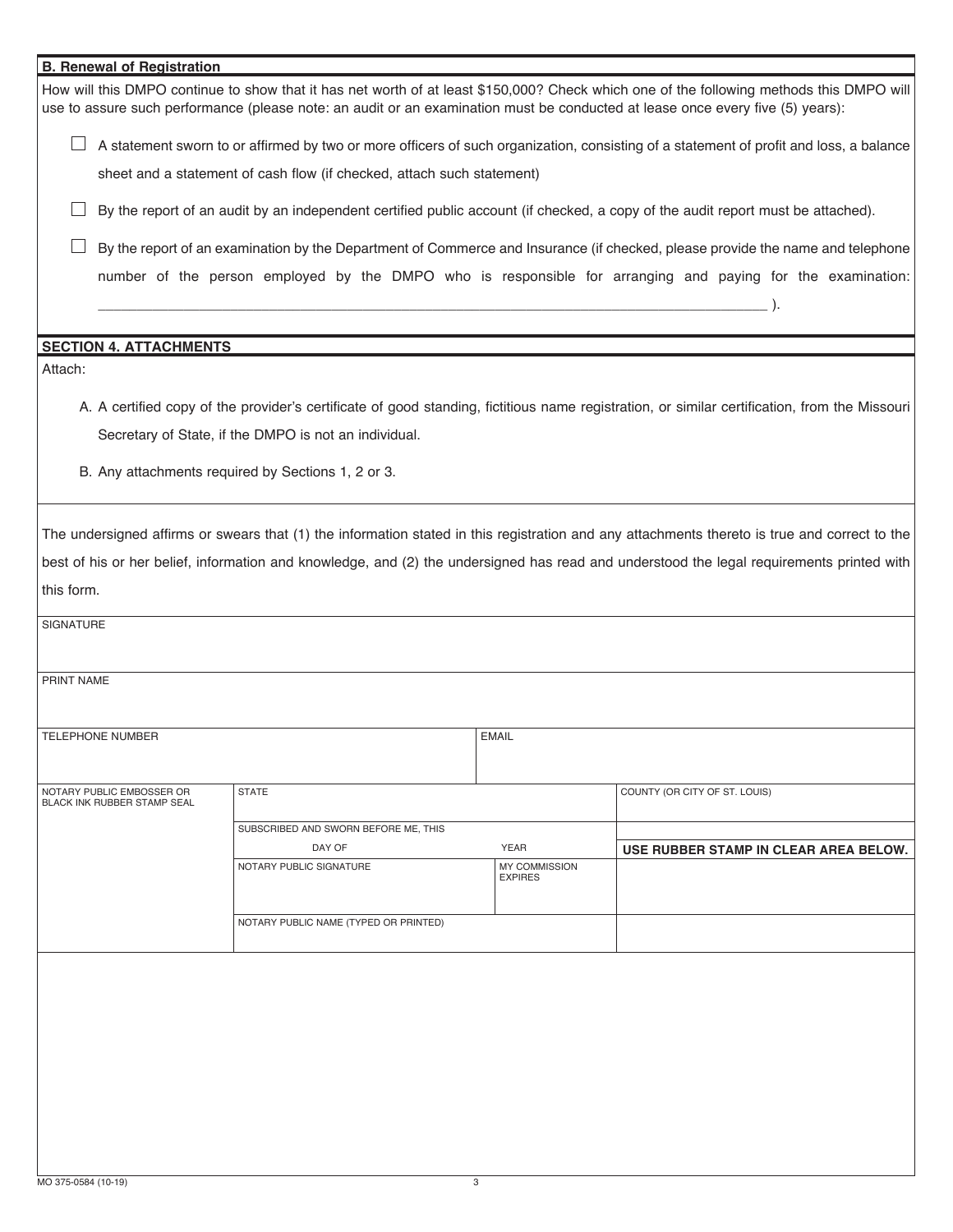**376.1500.** As used in sections 376.1500 to 376.1532, the following 2 words or phrases mean:

(1) **"Director"**, the director of the department of commerce and insurance;

(2) **"Discount card"**, a card or any other purchasing mechanism or device, which is not insurance, that purports to offe r discounts or access to discounts in health-related purchases from health care providers;

(3) **"Discount medical plan"**, a business arrangement or contract in which a person, in exchange for fees, dues, charges , or other consideration, provides access for plan members to providers of medical services and the right to receive medica l services from those providers at a discount. The term does not include any product regulated as an insurance product , group health service product or membership in a health maintenance organization in this state or discounts provided by a n insurer, group health service, or health maintenance organizations where those discounts are provided at no cost to th e insured or member and are offered due to coverage with a licensed insurer, group health service, or health maintenanc e organization. the term does not include an arrangement where the discounts or prices are sold, rented or otherwis e provided to another licensed carrier or to a self-insured or self-funded employer sponsored plan or Taft-Hartley trust;

(4) **"Discount medical plan organization"**, means a person or an entity that, in exchange for fees, dues, charges or othe r consideration, provides access for plan members to providers of medical services and the right to receive medical service s from those providers at a discount. It is the person or organization that contracts with providers, provider networks or othe r discount medical plan organizations to offer access to medical services at a discount and determines the charge to pla n members;

(5) **"Health care provider"**, any person or entity licensed by this state to provide health care services including, but no t limited to physicians, hospitals, home health agencies, pharmacies, and dentists;

(6) **"Health care provider network"**, an entity which directly contracts with physicians and hospitals and has contractua l rights to negotiate on behalf of those health care providers with a discount medical plan organization to provide medica l services to members of the discount medical plan organization;

(7) **"Marketer"**, a person or entity who markets, promotes, sells or distributes a discount medical plan, including a privat e label entity that places its name on and markets or distributes a discount medical plan but does not operate a discoun t medical plan;

(8) **"Medical services"**, any care, service or treatment of illness or dysfunction of, or injury to, the human body including , but not limited to, physician care, inpatient care, hospital surgical services, emergency services, ambulance services, denta l care services, vision care services, mental health services, substance abuse services, chiropractic services, podiatric car e services, laboratory services, and medical equipment and supplies. The term does not include pharmaceutical supplies o r prescriptions;

(9) **"Member"**, any person who pays fees, dues, charges, or other consideration for the right to receive the purporte d benefits of a discount medical plan; and

(10) **"Person"**, an individual, corporation, business trust, estate, trust, partnership, association, joint venture, limited liabilit y company, or any other government or commercial entity.

**376.1502.** 1. It is unlawful to transact business in this state as a discount medical plan organization, unless the organizatio n is a corporation, limited liability corporation, partnership, limited liability partnership or other legal entity organized under th e laws of this state or, if a foreign entity, authorized to transact business in this state, and is registered as a discount medica l plan organization with the director or duly authorized by the director as an insurance company, licensed health maintenanc e organization, licensed group health service organization, or licensed third party administrator.

2. An individual person, employee, or agent of a registered entity described in subsection 1 of this section may also transac t business in this state on behalf of such entity.

**376.1504.** 1. To register as a discount medical plan organization, an applicant shall:

(1) File with the director an application on a form approved and adopted by the director; and

(2) Pay to the director an application fee of two hundred fifty dollars.

2. A registration is valid for a one-year term and expires one year following the registration date unless it is renewed a s provided in this section.

3. Before it expires, a registrant may renew the registration for an additional one-year term if the registrant:

(1) Otherwise is qualified to receive a registration;

(2) Files with the director a renewal application on a form approved and adopted by the director; and

(3) Pays a renewal fee of two hundred fifty dollars.

4. All amounts collected as registration or renewal fees shall be deposited into the insurance dedicated fund.

5. Nothing in this subsection shall require a provider who provides discounts to his or her own patients to obtain an d maintain a registration as a discount medical plan organization.

**376.1506.** 1. If the director has a reason to believe that the discount medical plan organization is not complying with th e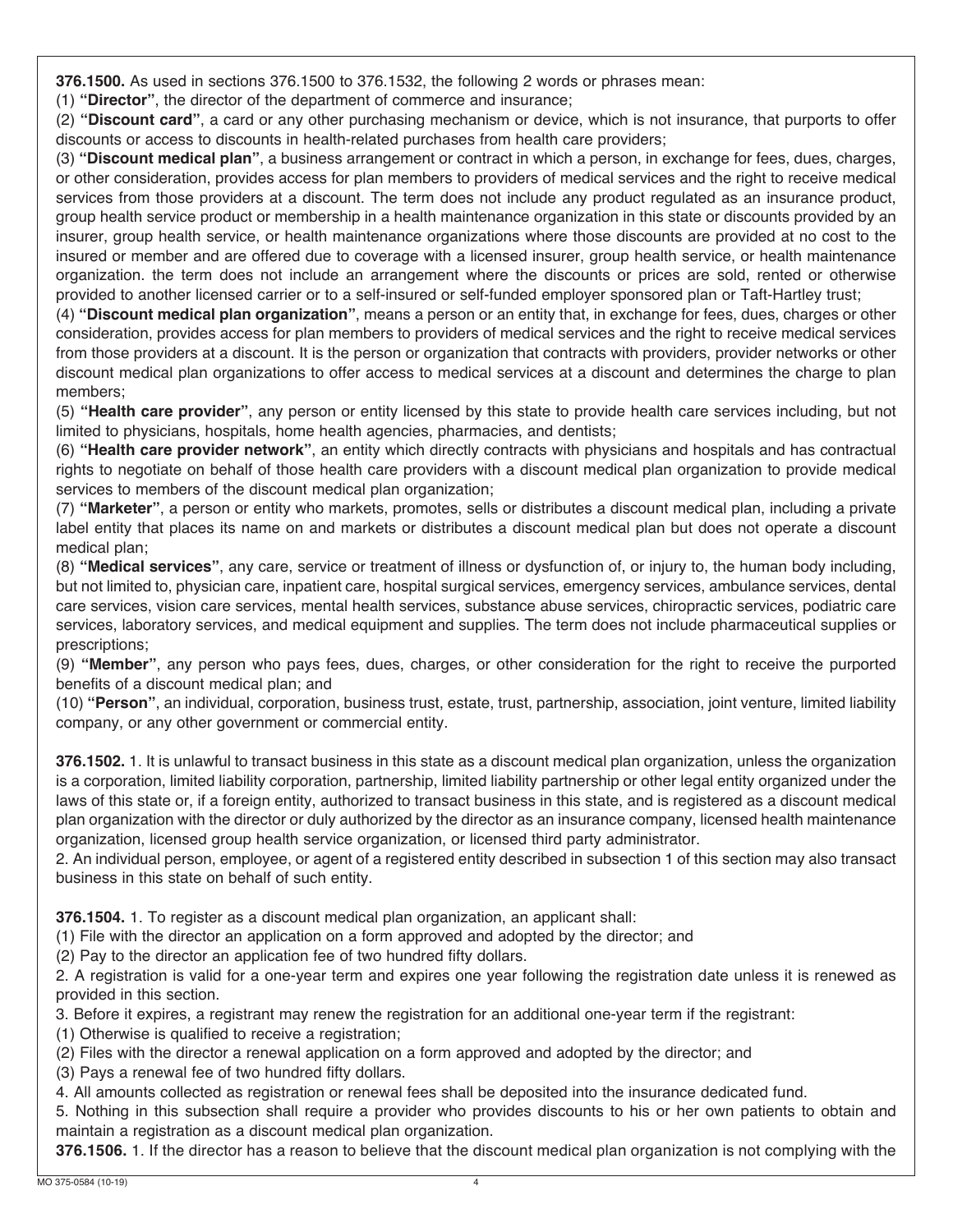requirements of sections 376.1500 to 376.1532, the director may examine or investigate the business and affairs of any discount medical plan organization under the authority of sections 374.190 and 374.202 to 374.207, RSMo. The director may require any discount medical plan organization or applicant to produce any records, books, files, advertising and solicitation materials, or other information and may take statements under oath to determine whether the discount medical plan organization or applicant is in violation of the law. Reasonable expenses incurred in conducting any examination shall be paid by the discount medical plan organization under sections 374.202 to 374.207, RSMo.

2. Failure by the discount medical plan organization to pay the expenses incurred under this subsection shall be grounds for denial or revocation of the discount medical plan organization's registration.

**376.1508.** 1. A discount medical plan organization may charge a reasonable one-time processing fee and a periodic charge as long as the fee is disclosed to the applicant.

2. If the member cancels the membership within the first thirty days after receipt of the discount card and other membership materials, the member shall receive a reimbursement of all periodic charges paid. The return of all periodic charges shall be made within thirty days of the date of the cancellation. If all of the periodic charges have not been paid within thirty days, interest shall be assessed and paid on the proceeds at a rate of the treasury bill rate of the preceding calendar year, plus two percentage points.

3. The right of cancellation shall be set out in the written membership materials on the first page, in ten-point type or larger.

4. If a discount medical plan organization cancels a membership for any reason other than nonpayment of charges by the member, the discount medical plan organization shall make a pro rata reimbursement of all periodic charges to the member.

**376.1510.** A discount medical plan organization shall not:

(1) Use in its advertisements, marketing material, brochures, and discount cards the terms "health plan", "coverage", "copay", "copayments", "preexisting conditions", "guaranteed issue", "premium", "PPO", "preferred provider organization", or other terms in a manner that could reasonably mislead a person to believe that the discount medical plan is health insurance;

(2) Except for hospital services, have restrictions on free access to plan providers including waiting periods and notification periods;

(3) Pay providers any fees for medical services;

(4) Collect or accept money from a member for payment to a provider for specific medical services furnished or to be furnished to the member, unless the organization is licensed by the director to act as an administrator; or

(5) Except as otherwise provided in sections 376.1500 to 376.1532, as a disclaimer of any relationship between discount medical plan benefits and insurance, or as a description of an insurance product connected with a discount medical plan, use in its advertisements, marketing material, brochures, and discount cards the term "insurance".

**376.1512.** 1. The following disclosures, to be printed in bold and in not less than twelve-point type, shall be made in writing to any prospective member and shall appear on the first content page of any advertisements, marketing materials or brochures relating to a discount medical plan:

(1) The plan is not insurance;

(2) The plan provides discounts with certain health care providers for medical services;

(3) The plan does not make payments directly to the providers of medical services;

(4) The plan member is obligated to pay for all health care services but will receive a discount from those health care providers who have contracted with the discount plan organization; and

(5) The name and the location of the registered discount medical plan organization, including the current telephone number of the registered discount medical plan organization or other entity responsible for customer service for the plan, if different from the registered discount medical plan organization.

2. If the discount medical plan is sold, marketed, or solicited by telephone, the disclosures required by this section shall be made orally and provided in the initial written materials that describe the benefits under the discount medical plan provided to the prospective or new member.

3. Each discount card or any other plan identifier issued to a plan member shall state in bold and prominent type on the front face of the card that "THIS IS NOT INSURANCE".

**376.1514.** 1. All providers offering medical services to members under a discount medical plan shall provide such services pursuant to a written agreement. The agreement may be entered into directly by the health care provider or by a health care provider network to which the provider belongs if the provider network has contracts with the health care provider that